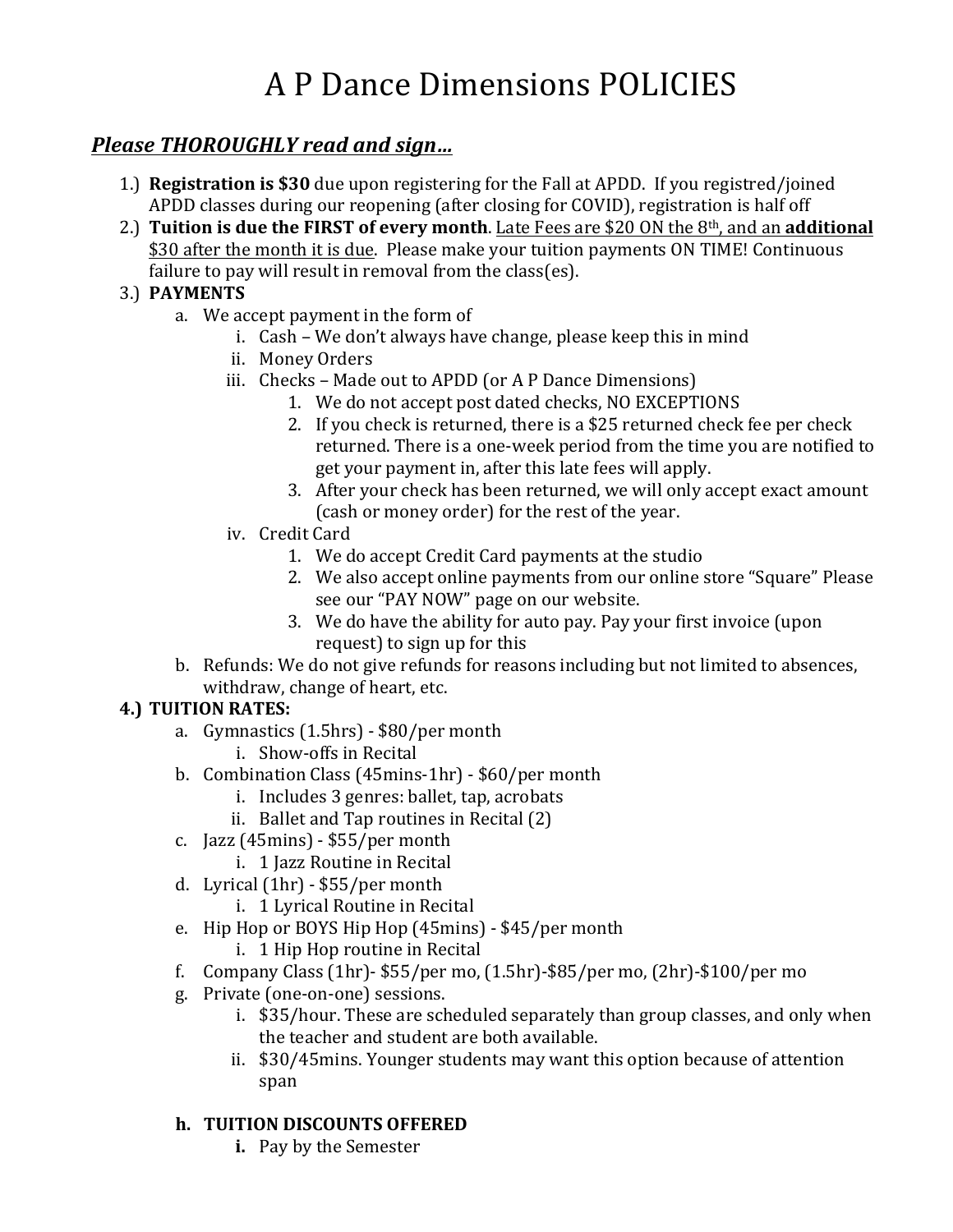#### 1. Only offered if paid the 1st week of the  $1<sup>st</sup>$  month of the semester. Semester 1: \$20 off, Semester 2: \$25 off

- 5.) Costume payments: FULL payment for costumes is due NO LATER THAN the first week of November! If you are unable to pay all at once, ask us about paying ahead! Please ask us about a payment plan if you are in multiple classes! Your costume will not be ordered if your payment is not in by the designated time! NO EXCEPTIONS! (please see back for more details)
	- a. Hip Hop/Jazz/Lyrical Costumes
		- i.  $$80$  for Hip Hop A & Boys Hip Hop
		- ii.  $$85$  Hip Hop B & C, and Jazz
	- b. Combination Costumes (Ballet & Tap)
		- i.  $$90$  for Combo A & B
		- ii.  $$95$  for Combo C, D & E
	- c. Gymnastics Leotard \$50
		- i. Must Purchase Earrings and Tights!
	- d. ALL CLASSES MUST HAVE EARRINGS (\$8) AND TIGHTS (\$10)
		- i. Boys do not require earrings or tights
		- ii. Students may reuse from past years
- 6.) **Recital fee is \$50** due the first week of April for All students, \$10 late fee added on the  $8<sup>th</sup>$ .
- 7.) **Recital date** is in May and is mandatory for all students. Dress rehearsal is usually the night before. These two dates are Mandatory, and are usually either on a Friday/Saturday OR a Saturday/Sunday. Please note that MANY of our dates happen in May. Try and keep this month as open as possible!

## **8.) OPTIONAL ACTIVITIES**

- a. Production
	- i. This is a special 8minute routine in the recital that you can sign up to be in.
	- ii. The fee this year is \$120 per student for Production participation. \$60 down payment is due the first week of December, and the remaining \$60 due the first week in January. This includes the fee for an additional costume as well as the extra practices.
	- iii. The production is OPTIONAL for every student taking at APDD. We hope that you would like to sign up! Practices are sometimes during the week, but mostly on weekends in Semester  $2$  – Mainly in April & May

## **9.) Withdrawal from APDD**

- a. If you choose to withdrawal from classes at APDD for WHATEVER reason, you MUST notify us immediately! Students and parents who do not let us know will still be charged with tuition and late fees **until** we are notified.
- b. Please realize that this is extremely inconvenient for the teacher as well as other students in the class! We rely on ALL students in the class to be in their formations, partner work, etc. When a child drops out without notification, many times the rest of the class has to change or adjust at the last minute to make adjustments in the choreography.
- c. Always talk to us if you feel that you need to withdrawal for any reason. We are happy to try and work with you so that your child does not have to leave the class. Thanks in advance!!!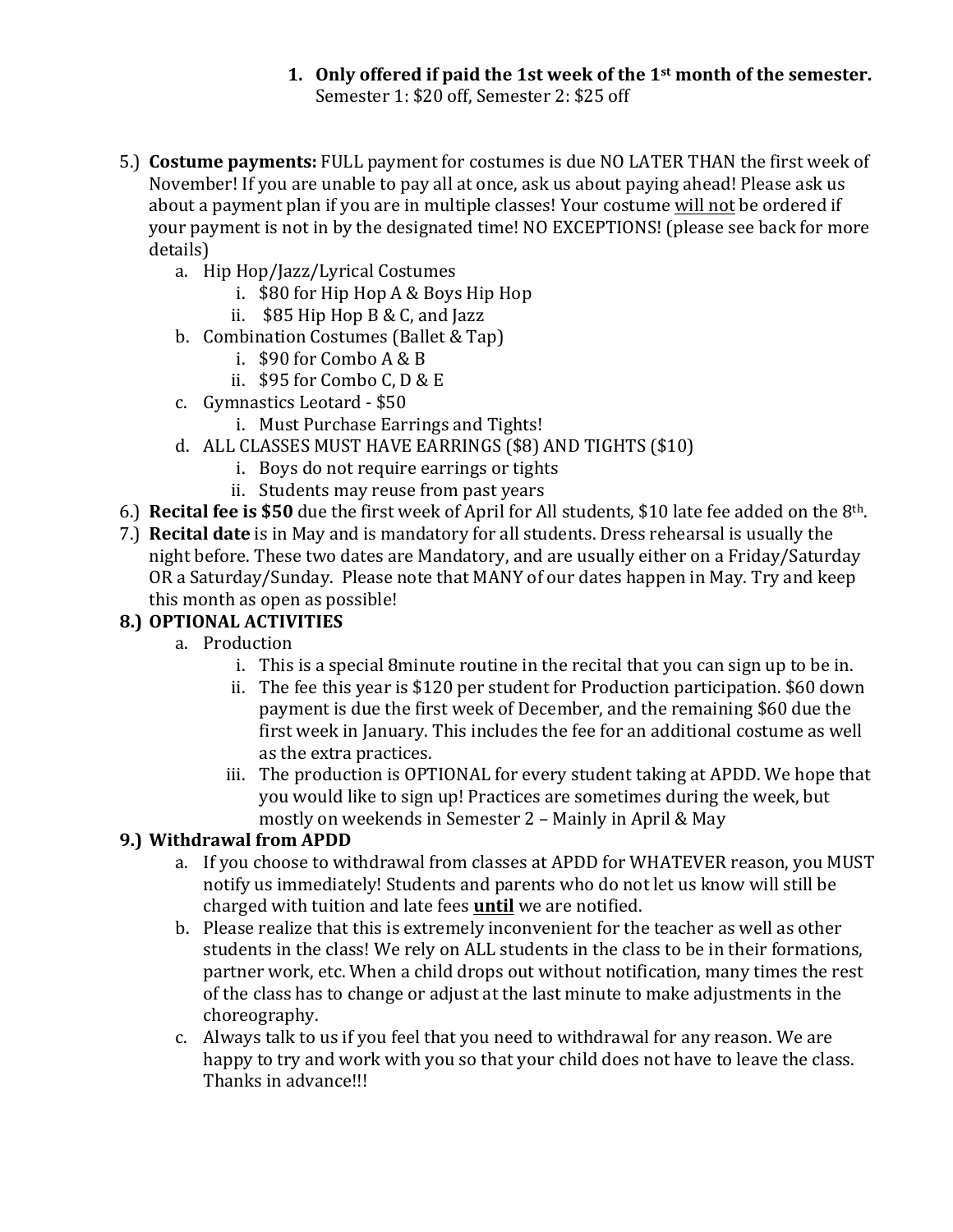### *2020 COVID Regulations*

We will continue to follow the policies set forth  $w$  June  $1<sup>st</sup>$  to protect against COVID

Lobby Closed: We will use the front door for entrance and the side door (facing the road) for exit. Please arrive 5 minutes before you class starts, and 5 minutes before your class ends. After 5 minutes into each class the front door for entering will be locked.

Sanitation: We will sanitize the studio between each class. Students will enter/exit the studio after using hand sanitizer. We will check temps before entering the studio, and students displaying fever will be asked to go home. Furthermore, if you child has had symptoms of any kind including but not limited to; cough, sorethroat, fever, or runny nose, please refrain from taking them to dance until they have had 24 hours symptom free.

Social Distancing: Wearing masks will be at each dancers own discretion. Social distancing between students and staff will be utilized. Dots on the floor of the studio will be used to keep space between students. Contact choreography will be modified until further notice.

Preparedness: Please try to take your child to the restroom before coming to dance. Trips to the restroom will be for emergencies only! Please make sure (combo classes) that ballet shoes are on and TIED before entering the building. Kids who are older and can put on their own shoes can change as soon as they come inside.

Communication: Please discuss these guidelines with your dancers! This will be a different experience for everyone, but we are striving in every way possible to make this positive and successful! If you have any questions or concerns, please feel free to email or text me, or set up an appointment for a phone call. All future payments must be virtual, unless you choose to send your child in with a check or exact cash. Because our lobby is closed, we will not be taking card payments in person.

*Signing the bottom of your registration form under the Contact information ensures that you have read over these policies and will abide by them over the next school year September 2020-May 2021. Thank you!!*